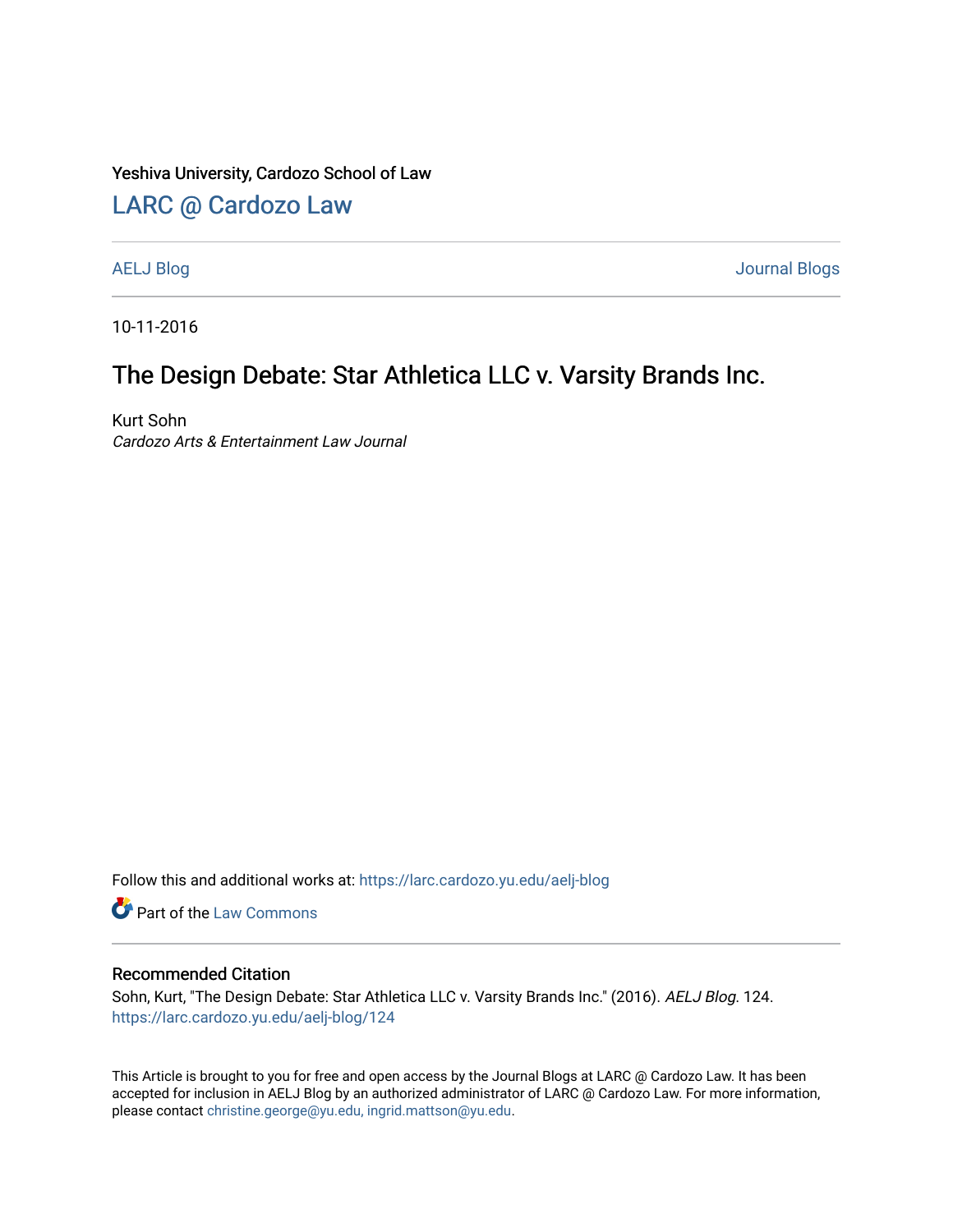# **The Design Debate: Star Athletica LLC v. Varsity Brands Inc.**

BY [KURT SOHN](https://cardozoaelj.com/author/kurt-sohn/) / ON OCTOBER 11, 2016

## **Introduction**

Fashion Designers have long been at odds with U.S. Lawmakers in regards to the protections given to their designs.<sup>[1]</sup> This tension is rising to a head now that a writ for certiorari has been granted in part in the matter of *Star Athletica LLC v. Varsity Brands Inc.*, whose Sixth Circuit decision seemingly opposes past decisions related to United States Copyright Law.<sup>[2]</sup>

## **Brief History of United States Copyright Law for Pictorial Works**

According to 17 U.S.C.A. § 101, "[a] 'useful article' is an article having an intrinsic utilitarian function that is not merely to portray the appearance of the article or to convey information. An article that is normally a part of a useful article is considered a 'useful article.'" Additionally, a useful article is only to be defined as a "pictorial, graphic, or sculptural work" (hereafter PSG) if the design incorporates features that "can be identified separately from, and are capable of existing independently of, the utilitarian aspects of the article.["\[3\]](https://cardozoaelj.com/2016/10/11/design-debate-star-athletica-llc-v-varsity-brands-inc/#_ftn3) These definitions allow the court, in cases such as *Brandir Intern., Inc. v. Cascade Pacific Lumber Co.,*[\[4\]](https://cardozoaelj.com/2016/10/11/design-debate-star-athletica-llc-v-varsity-brands-inc/#_ftn4) to formulate a test for conceptual separability of a PSG from the useful article to which it is attached. For example, in *Kieselstein-Cord v. Accessories by Pearl, Inc.*, the court held that the design of the belt buckles held an aesthetic value, as shown by the fact that people used them for jewelry unattached to their belt, and that the belts would still serve their entire useful purpose without this ornamentation.<sup>[5]</sup> The courts still rely on these types of vague tests of separability, as can be seen in the lower court's decision in *Star Athletica LLC v. Varsity Brands Inc.[\[6\]](https://cardozoaelj.com/2016/10/11/design-debate-star-athletica-llc-v-varsity-brands-inc/#_ftn6)*

#### **History and Procedural Posture of** *Star Athletica*

*Star Athletica LLC v. Varsity Brands Inc.*, is a matter arising from allegations that Star Athletica infringed on Varsity Brands' copyrights by printing Varsity's designs on the surface of Star's uniforms[.\[7\]](https://cardozoaelj.com/2016/10/11/design-debate-star-athletica-llc-v-varsity-brands-inc/#_ftn7) The district court of Tennessee held that Varsity's designs were not separable from the utilitarian function of a cheerleading uniform.<sup>[8]</sup> The decision states that if you conceptually remove the designs from the uniform, you are left with a blank garment that fails to "signal the presence of a cheerleading uniform in the garment at hand." $[9]$ 

The case rose to the Sixth Circuit Court of Appeals, where the court reached a very different holding.<sup>[10]</sup> The court held that Varsity's designs were copyrightable, because, among other reasons, the designs were customizable, and many different combinations of the "stripes,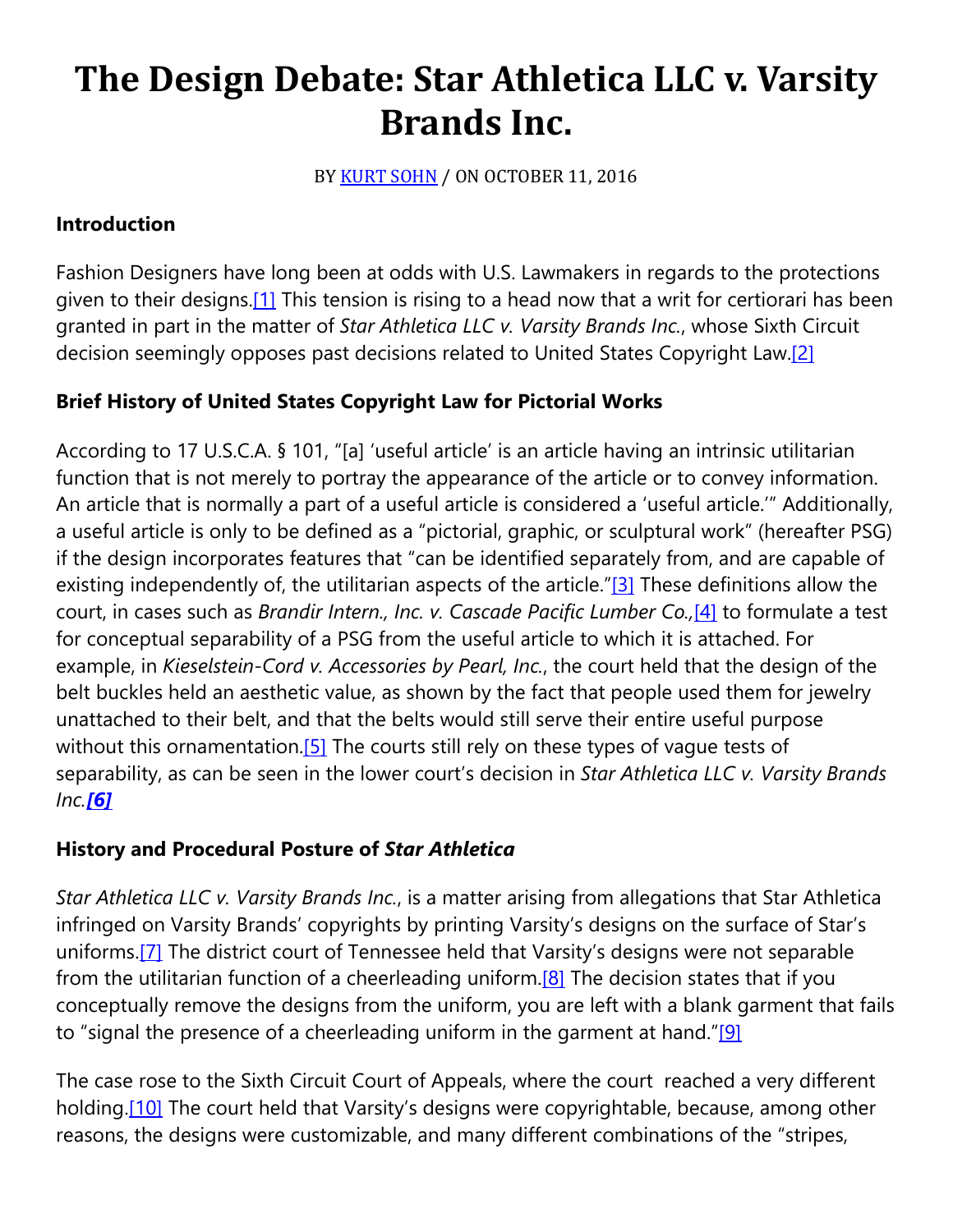chevrons, colorblocks, and zigzags" would allow the dress to be recognizable as a cheerleading uniform[.\[11\]](https://cardozoaelj.com/2016/10/11/design-debate-star-athletica-llc-v-varsity-brands-inc/#_ftn11)

As previously stated, under appeal for a writ of certiorari by Star, the case is now before the Supreme Court.<sup>[12]</sup>

# **The Fashion Industry's Response**

Fashion designers have very little protection available for most aspects of their designs[.\[13\]](https://cardozoaelj.com/2016/10/11/design-debate-star-athletica-llc-v-varsity-brands-inc/#_ftn13) Because of this, the *Varsity* case has garnered a great amount of attention in the fashion industry due to the holding of the Court of Appeals. Groups of fashion designers have even published amicus briefs in support of the *Varsity* holding in the Sixth Circuit[.\[14\]](https://cardozoaelj.com/2016/10/11/design-debate-star-athletica-llc-v-varsity-brands-inc/#_ftn14) The holding of the Supreme Court case should help cement the tests necessary to determine if a design has separability, as discussed in the Copyright History section. Susan Scafidi, founder of Fordham University's Fashion Law Institute has stated that the intent of their brief is to "prevent the opposite result, namely the danger that the Supreme Court might roll back the small amount of copyright protection the fashion industry already has for things like fabric prints and jewelry.["\[15\]](https://cardozoaelj.com/2016/10/11/design-debate-star-athletica-llc-v-varsity-brands-inc/#_ftn15)

# **Conclusion**

The end result of this case will rely on both the court's decision of whether the designs serve a useful function, and whether simple designs such as zig-zags and chevrons and their arrangement can be said to be original. Cheerleading uniforms almost always include a school or organization's logo, in addition to the designs which match the organization's adopted colors. The designs and their coloring seem to serve the purpose of making the uniforms identifiable from a distance, especially when the trademark or logo of the organization is not visible. The creators of the arrangement, who use Varsity's customization options, may use some artistic and subjective decision making, however, their overall goal is to make a uniform that displays or conveys the organization they belong to. This case is risky for the fashion industry because the pattern and choice of colors on cheerleading uniforms may serve a greater utilitarian purpose than it would in traditional apparel, but the Supreme Court could still set a precedent in favor of protecting shapes and patterns as copyrightable when attached to apparel.

Kurt Sohn is a second year law student at Benjamin N. Cardozo School of Law and a Staff Editor *of the Cardozo Arts & Entertainment Law Journal. He is an active member in Entertainment and IP Law organizations throughout New York City, and looks forward to a career supporting the industry.*